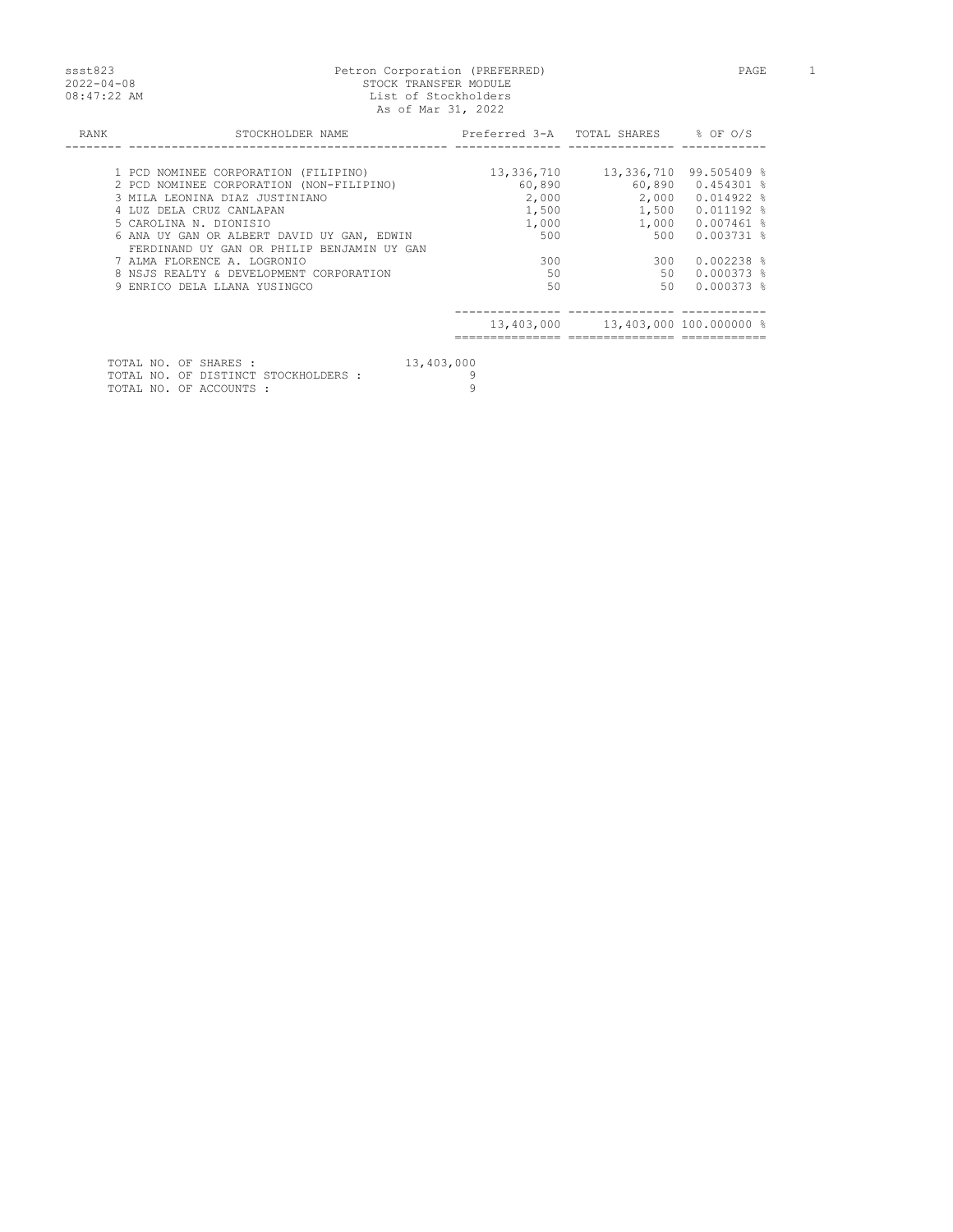## **OUTSTANDING BALANCES FOR A SPECIFIC COMPANY**

Company Code - PRF3A0000000

| Business Date: March 31, 2022                                 |                 |
|---------------------------------------------------------------|-----------------|
| <b>BPNAME</b>                                                 | <b>HOLDINGS</b> |
| <b>BDO SECURITIES CORPORATION</b>                             | 2,177,500       |
| <b>BPI SECURITIES CORPORATION</b>                             | 1,707,495       |
| PNB SECURITIES, INC.                                          | 1,594,670       |
| <b>MBTC - TRUST BANKING GROUP</b>                             | 1,383,000       |
| CITIBANK N.A.                                                 | 907,085         |
| CHINA BANKING CORPORATION - TRUST GROUP                       | 832,940         |
| <b>BANCO DE ORO - TRUST BANKING GROUP</b>                     | 810,220         |
| FIRST METRO SECURITIES BROKERAGE CORP.                        | 612,305         |
| CHINA BANK SECURITIES CORPORATION                             | 584,005         |
| <b>PNB TRUST BANKING GROUP</b>                                | 522,950         |
| <b>SB EQUITIES, INC.</b>                                      | 372,560         |
| R. COYIUTO SECURITIES, INC.                                   | 260,700         |
| <b>BA SECURITIES, INC.</b>                                    | 213,050         |
| RCBC TRUST & INVESTMENT DIVISION - VARIOUS TAXABLE ACCTS      | 205,730         |
| ASIA UNITED BANK - TRUST & INVESTMENT GROUP                   | 127,695         |
| LBP-TBG THIRD PARTY CUSTODIANSHIP & REGISTRY DEPT             | 101,820         |
| <b>BANK OF COMMERCE - TRUST SERVICES GROUP</b>                | 85,250          |
| <b>EASTWEST BANKING CORPORATION - TRUST DIVISION</b>          | 70,980          |
| <b>RCBC TRUST &amp; INVESTMENT DIVISION</b>                   | 61,300          |
| COL Financial Group, Inc.                                     | 60,550          |
| <b>ABACUS SECURITIES CORPORATION</b>                          | 52,375          |
| THE HONGKONG AND SHANGHAI BANKING CORP. LTD. - CLIENTS' ACCT. | 50,000          |
| HDI SECURITIES, INC.                                          | 41,230          |
| MAYBANK ATR KIM ENG SECURITIES, INC.                          | 38,850          |
| AP SECURITIES INCORPORATED                                    | 36,250          |
| UCPB SECURITIES, INC.                                         | 29,685          |
| FIRST ORIENT SECURITIES, INC.                                 | 26,260          |
| RCBC SECURITIES, INC.                                         | 25,910          |
| SOLAR SECURITIES, INC.                                        | 25,800          |
| LAND BANK OF THE PHILIPPINES-TRUST BANKING GROUP              | 24,080          |
| UNICAPITAL SECURITIES INC.                                    | 23,700          |
| DA MARKET SECURITIES, INC.                                    | 23,050          |
| DIVERSIFIED SECURITIES, INC.                                  | 22,870          |
| SECURITIES SPECIALISTS, INC.                                  | 21,800          |
| <b>EASTERN SECURITIES DEVELOPMENT CORPORATION</b>             | 17,400          |
| ASTRA SECURITIES CORPORATION                                  | 16,560          |
| AAA SOUTHEAST EQUITIES, INCORPORATED                          | 15,500          |
| AB CAPITAL SECURITIES, INC.                                   | 15,435          |
| PREMIUM SECURITIES, INC.                                      | 13,300          |
| <b>QUALITY INVESTMENTS &amp; SECURITIES CORPORATION</b>       | 13,000          |
| JSG SECURITIES, INC.                                          | 12,400          |
| STRATEGIC EQUITIES CORP.                                      | 12,150          |
| S.J. ROXAS & CO., INC.                                        |                 |
| LOPEZ, LOCSIN, LEDESMA & CO., INC.                            | 12,000          |
|                                                               | 11,700          |
| IMPERIAL, DE GUZMAN, ABALOS & CO., INC.                       | 11,510          |
| PAN ASIA SECURITIES CORP.                                     | 10,585          |
| F. YAP SECURITIES, INC.                                       | 8,870           |
| YAO & ZIALCITA, INC.                                          | 8,300           |
| A. T. DE CASTRO SECURITIES CORP.                              | 7,320           |
| GLOBALINKS SECURITIES & STOCKS, INC.                          | 6,445           |
| ANSALDO, GODINEZ & CO., INC.                                  | 5,750           |
| WEALTH SECURITIES, INC.                                       | 5,600           |
| H. E. BENNETT SECURITIES, INC.                                | 5,450           |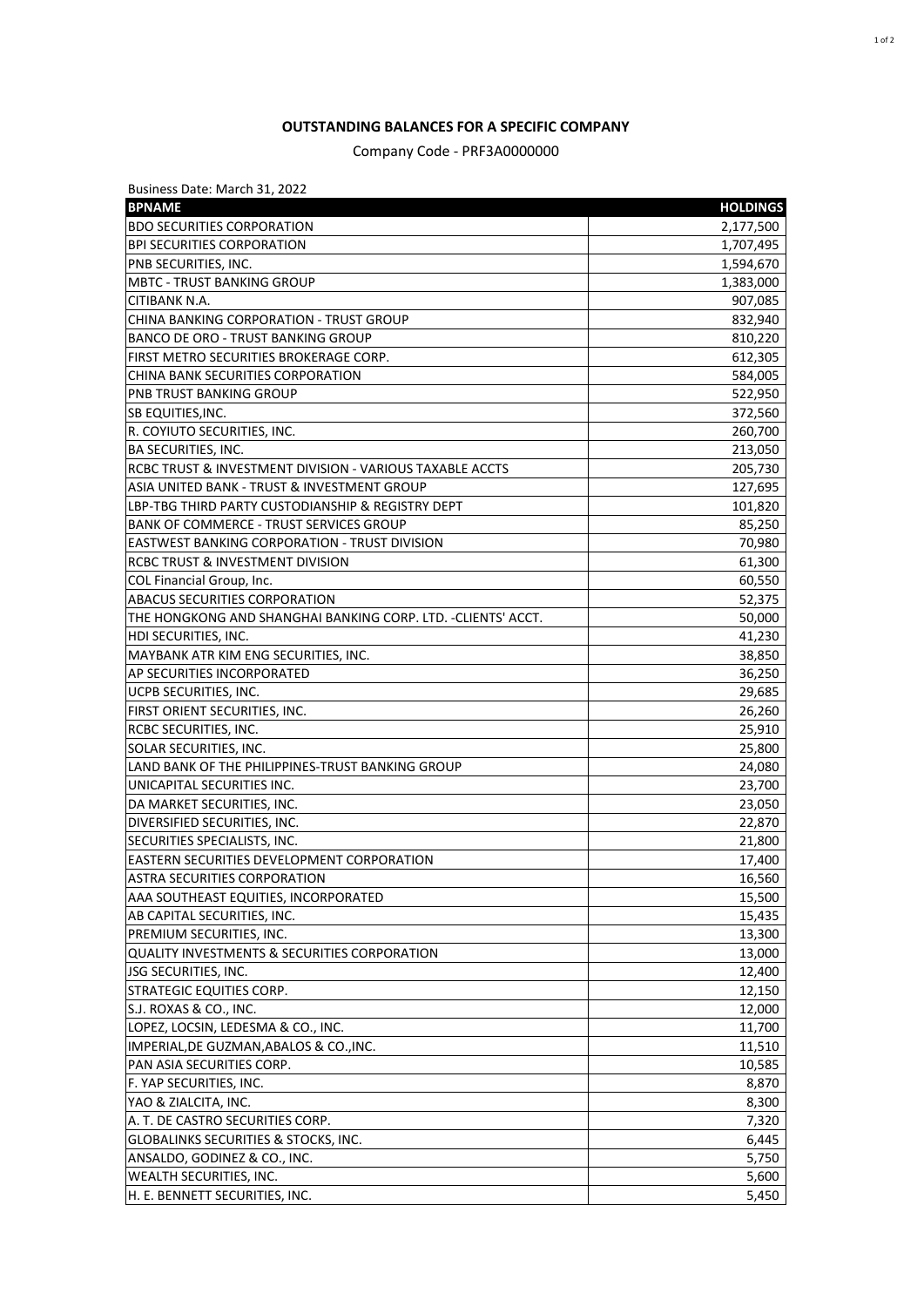| <b>BPNAME</b>                                           | <b>HOLDINGS</b> |
|---------------------------------------------------------|-----------------|
| CLSA PHILIPPINES, INC.                                  | 5,000           |
| <b>GOLDSTAR SECURITIES, INC.</b>                        | 4,350           |
| EVERGREEN STOCK BROKERAGE & SEC., INC.                  | 3,540           |
| REGINA CAPITAL DEVELOPMENT CORPORATION                  | 3,500           |
| ASIASEC EQUITIES, INC.                                  | 3,390           |
| THE FIRST RESOURCES MANAGEMENT & SECURITIES CORP.       | 3,070           |
| ALPHA SECURITIES CORP.                                  | 3,000           |
| GOLDEN TOWER SECURITIES & HOLDINGS, INC.                | 3,000           |
| J.M. BARCELON & CO., INC.                               | 2,500           |
| AB CAPITAL & INVESTMENT CORP. - TRUST & INVESTMENT DIV. | 2,165           |
| ASIA PACIFIC CAPITAL EQUITIES & SECURITIES CORP.        | 2,000           |
| G.D. TAN & COMPANY, INC.                                | 2,000           |
| ALAKOR SECURITIES CORPORATION                           | 1,900           |
| STERLING BANK OF ASIA TRUST GROUP                       | 1,710           |
| <b>MANDARIN SECURITIES CORPORATION</b>                  | 1,650           |
| PHILSTOCKS FINANCIAL INC                                | 1,325           |
| APEX PHILIPPINES EQUITIES CORPORATION                   | 1,210           |
| UPCC SECURITIES CORP.                                   | 1,200           |
| CAMPOS, LANUZA & COMPANY, INC.                          | 1,200           |
| R. S. LIM & CO., INC.                                   | 1,200           |
| TRITON SECURITIES CORP.                                 | 1,000           |
| <b>IGC SECURITIES INC.</b>                              | 1,000           |
| MERCANTILE SECURITIES CORP.                             | 800             |
| SunSecurities, Inc.                                     | 700             |
| SUMMIT SECURITIES, INC.                                 | 500             |
| TANSENGCO & CO., INC.                                   | 500             |
| TOWER SECURITIES, INC.                                  | 400             |
| E. CHUA CHIACO SECURITIES, INC.                         | 300             |
| YU & COMPANY, INC.                                      | 150             |
| <b>VC SECURITIES CORPORATION</b>                        | 150             |
| GUILD SECURITIES, INC.                                  | 100             |
| OPTIMUM SECURITIES CORPORATION                          | 100             |
| TIMSON SECURITIES, INC.                                 | 50              |
| <b>TOTAL</b>                                            | 13,397,600      |

If no written notice of any error or correction is received by PDTC within five (5) calendar days from receipt hereof, you shall be deemed to have accepted the accuracy and completeness of the details indicated in this report.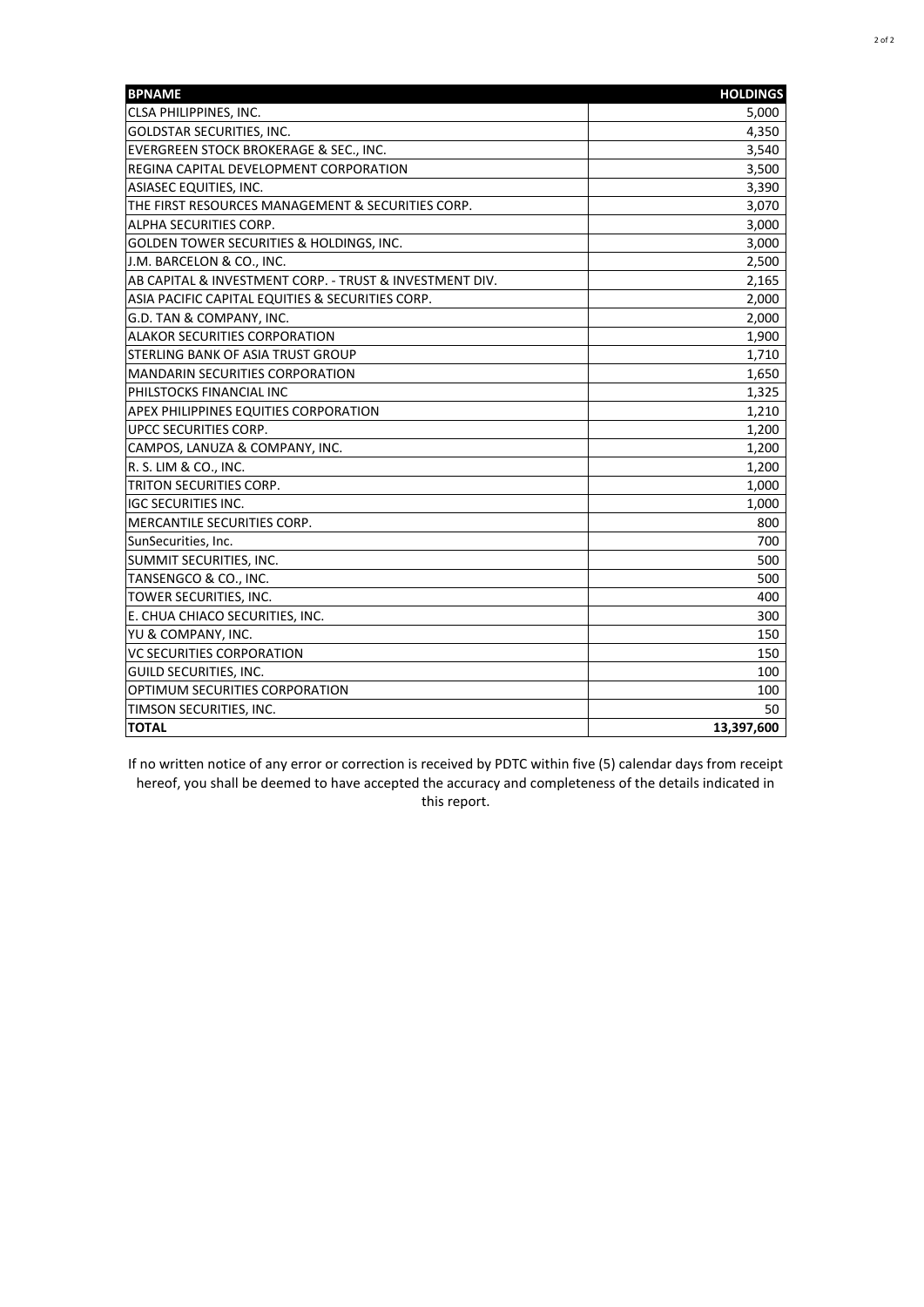## ssst823 Petron Corporation (PREFERRED) PAGE 1 2022-04-08 STOCK TRANSFER MODULE 08:47:59 AM List of Stockholders As of Mar 31, 2022

| MACABUHAY                  |                                                                                                                                                                                                                                                                                                         |                                                                                          |                                                                                                                                                                  |                                                                                                                                                                                                                                                                                                                                                                                                                                                                                                                                                                                                                                                                                                                                                                                                            |
|----------------------------|---------------------------------------------------------------------------------------------------------------------------------------------------------------------------------------------------------------------------------------------------------------------------------------------------------|------------------------------------------------------------------------------------------|------------------------------------------------------------------------------------------------------------------------------------------------------------------|------------------------------------------------------------------------------------------------------------------------------------------------------------------------------------------------------------------------------------------------------------------------------------------------------------------------------------------------------------------------------------------------------------------------------------------------------------------------------------------------------------------------------------------------------------------------------------------------------------------------------------------------------------------------------------------------------------------------------------------------------------------------------------------------------------|
|                            |                                                                                                                                                                                                                                                                                                         |                                                                                          |                                                                                                                                                                  |                                                                                                                                                                                                                                                                                                                                                                                                                                                                                                                                                                                                                                                                                                                                                                                                            |
| 18 JOSE MANUEL R. SAN JUAN |                                                                                                                                                                                                                                                                                                         |                                                                                          |                                                                                                                                                                  |                                                                                                                                                                                                                                                                                                                                                                                                                                                                                                                                                                                                                                                                                                                                                                                                            |
| 19 HENRY P. YUSINGCO IV    |                                                                                                                                                                                                                                                                                                         |                                                                                          |                                                                                                                                                                  |                                                                                                                                                                                                                                                                                                                                                                                                                                                                                                                                                                                                                                                                                                                                                                                                            |
| 20 MYRA P. VILLANUEVA      | 60                                                                                                                                                                                                                                                                                                      |                                                                                          |                                                                                                                                                                  |                                                                                                                                                                                                                                                                                                                                                                                                                                                                                                                                                                                                                                                                                                                                                                                                            |
| 21 MILAGROS P. VILLANUEVA  |                                                                                                                                                                                                                                                                                                         |                                                                                          |                                                                                                                                                                  |                                                                                                                                                                                                                                                                                                                                                                                                                                                                                                                                                                                                                                                                                                                                                                                                            |
| 22 MYRNA P. VILLANUEVA     | 10                                                                                                                                                                                                                                                                                                      |                                                                                          |                                                                                                                                                                  |                                                                                                                                                                                                                                                                                                                                                                                                                                                                                                                                                                                                                                                                                                                                                                                                            |
| 23 MARIETTA V. CABREZA     | 10                                                                                                                                                                                                                                                                                                      |                                                                                          |                                                                                                                                                                  |                                                                                                                                                                                                                                                                                                                                                                                                                                                                                                                                                                                                                                                                                                                                                                                                            |
| 24 JUAN CARLOS V. CABREZA  | 10                                                                                                                                                                                                                                                                                                      |                                                                                          |                                                                                                                                                                  |                                                                                                                                                                                                                                                                                                                                                                                                                                                                                                                                                                                                                                                                                                                                                                                                            |
|                            |                                                                                                                                                                                                                                                                                                         |                                                                                          |                                                                                                                                                                  |                                                                                                                                                                                                                                                                                                                                                                                                                                                                                                                                                                                                                                                                                                                                                                                                            |
|                            | 3 CAN ASIA INC RETIREMENT PLAN<br>6 JOIE TINSAY &/OR IRENE TINSAY<br>9 AGNES LOGRONIO BANIQUED<br>10 ANTONIO M. OSTREA<br>11 ENRIQUE LL YUSINGCO<br>12 CONCHITA PEREZ JAMORA<br>13 ENRIQUE NOEL L YUSINGCO<br>14 ENRIOUE MIGUEL L YUSINGCO<br>15 MA. TERESA L YUSINGCO<br>17 MICHELLE MARIE Y. SAN JUAN | 4 SMHC MULTI-EMPLOYER RETIREMENT PLAN<br>16 ANGELO DE GUZMAN MACABUHAY OR MARITESS SIGUA | 7 G. D. TAN & CO. INC.<br>8 ROMUALDO ESTACIO FRANCO OR VIRGINIA M. FRANCO 1,000<br>500 000<br>500<br>500 000<br>500 000<br>500<br>400<br>100<br>100<br>100<br>10 | STOCKHOLDER NAME <b>STOCKHOLDER</b> NAME <b>STOCKHOLDER</b> NAME<br>1 PCD NOMINEE CORPORATION (FILIPINO) $6,523,360$ $6,523,360$ $6,523,360$ $98.883735$ $8$ 2 PCD NOMINEE CORPORATION (NON-FILIPINO) $46,340$ $46,340$ $0.702441$ $8$<br>$5,000$ $5,000$ $0.075792$ %<br>$5,000$ 5,000 0.075792 %<br>5 DISTILERIA BAGO INCORPORATED RETIREMENT PLAN 5,000 5,000 5,000 0.075792 %<br>4,500 4,500 0.068213 %<br>$2,000$ 0.030317 %<br>1,000 0.015158 %<br>$1,000$ $1,000$ $0.015158$ %<br>500 500<br>$0.007579$ %<br>500<br>$0.007579$ %<br>500<br>$0.007579$ %<br>500<br>$0.007579$ %<br>500 0.007579 %<br>500 0.007579 %<br>400<br>$0.006063$ %<br>$0.001516$ %<br>100<br>100 0.001516 %<br>$0.001516$ %<br>100<br>60<br>$0.000910$ %<br>10 0.000152 %<br>10 0.000152 %<br>10 0.000152 %<br>10 0.000152 % |

- TOTAL NO. OF ACCOUNTS : 24
-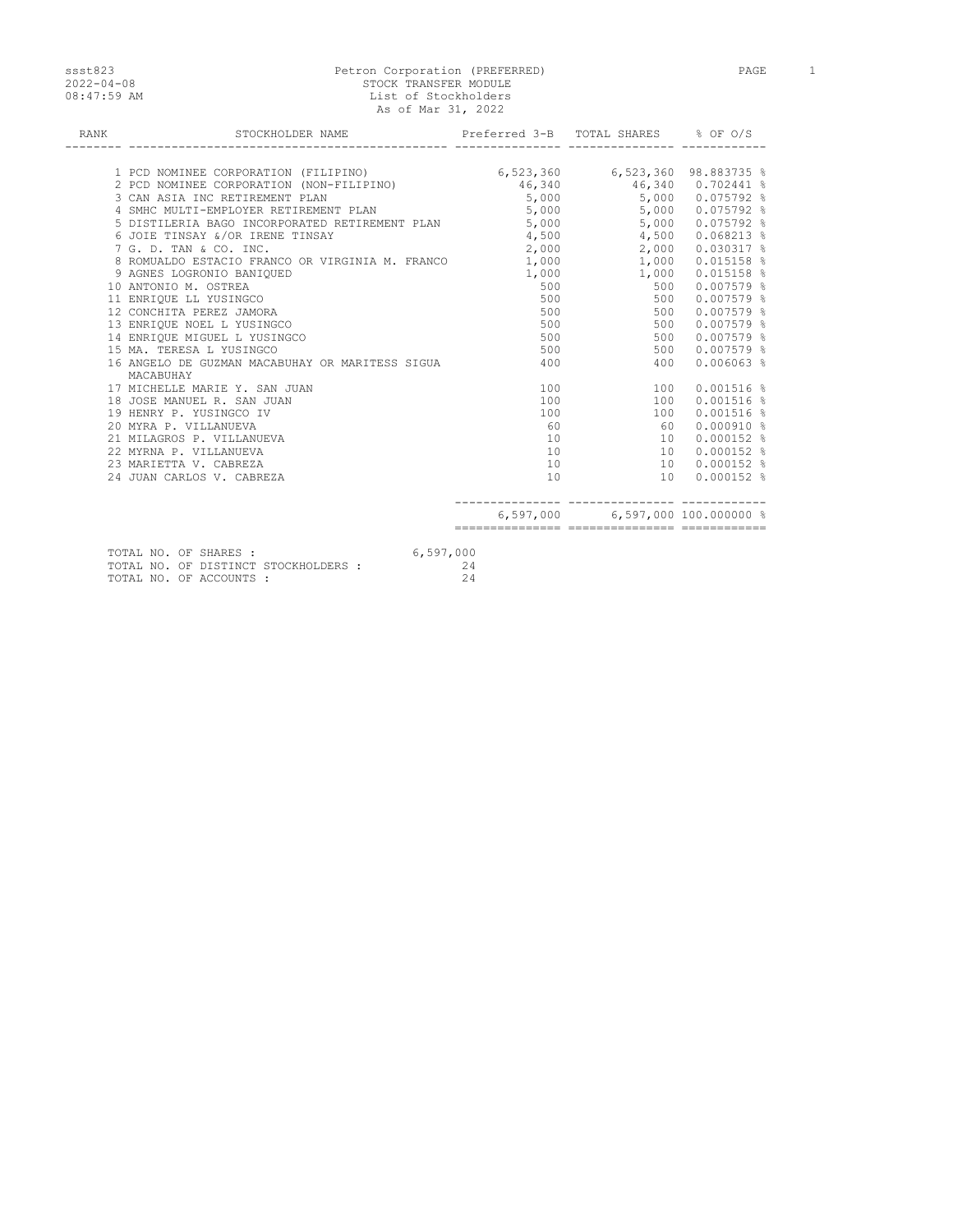## **OUTSTANDING BALANCES FOR A SPECIFIC COMPANY**

Company Code - PRF3B0000000

| Business Date: March 31, 2022                            |                 |
|----------------------------------------------------------|-----------------|
| <b>BPNAME</b>                                            | <b>HOLDINGS</b> |
| <b>BDO SECURITIES CORPORATION</b>                        | 1,154,705       |
| <b>MBTC - TRUST BANKING GROUP</b>                        | 619,865         |
| <b>BPI SECURITIES CORPORATION</b>                        | 467,680         |
| <b>BANCO DE ORO - TRUST BANKING GROUP</b>                | 407,980         |
| CHINA BANKING CORPORATION - TRUST GROUP                  | 337,760         |
| CHINA BANK SECURITIES CORPORATION                        | 301,275         |
| DEUTSCHE BANK MANILA-CLIENTS A/C                         | 300,000         |
| R. COYIUTO SECURITIES, INC.                              | 280,550         |
| <b>SB EQUITIES, INC.</b>                                 | 259,460         |
| PNB SECURITIES, INC.                                     | 227,380         |
| FIRST METRO SECURITIES BROKERAGE CORP.                   | 224,475         |
| CITIBANK N.A.                                            | 208,865         |
| SAN MIGUEL BREWERY INC. RETIREMENT PLAN                  | 200,000         |
| <b>BA SECURITIES, INC.</b>                               | 158,455         |
| <b>BANK OF COMMERCE - TRUST SERVICES GROUP</b>           | 120,935         |
| RCBC SECURITIES, INC.                                    | 117,580         |
| SAN MIGUEL YAMAMURA PACKAGING CORP. RETIREMENT PLAN      | 100,000         |
| SAN MIGUEL FOODS, INC. RETIREMENT PLAN                   | 100,000         |
| PNB TRUST BANKING GROUP                                  | 90,060          |
| COL Financial Group, Inc.                                | 84,460          |
| RCBC TRUST & INVESTMENT DIVISION - VARIOUS TAXABLE ACCTS | 73,200          |
| NATIONAL REINSURANCE CORPORATION OF THE PHILIPPINES      | 50,000          |
| GINEBRA SAN MIGUEL, INC. RETIREMENT PLAN                 | 44,160          |
| RCBC TRUST & INVESTMENT DIVISION                         | 42,200          |
| UCPB SECURITIES, INC.                                    | 37,510          |
| AP SECURITIES INCORPORATED                               | 37,285          |
| LARRGO SECURITIES CO., INC.                              | 36,850          |
| UNICAPITAL SECURITIES INC.                               | 34,995          |
| MAYBANK ATR KIM ENG SECURITIES, INC.                     | 34,600          |
| EASTWEST BANKING CORPORATION - TRUST DIVISION            | 23,430          |
| FIRST ORIENT SECURITIES, INC.                            | 23,200          |
| SOLAR SECURITIES, INC.                                   | 22,250          |
| COHERCO SECURITIES, INC.                                 | 21,000          |
| H. E. BENNETT SECURITIES, INC.                           | 19,600          |
| AB CAPITAL & INVESTMENT CORP. - TRUST & INVESTMENT DIV.  | 18,570          |
| EVERGREEN STOCK BROKERAGE & SEC., INC.                   | 17,500          |
| ABACUS SECURITIES CORPORATION                            | 17,090          |
| EAGLE EQUITIES, INC.                                     | 16,300          |
| PUREFOODS-HORMEL CO., INC. EMPLOYEES' RET. PLAN          | 15,000          |
| PHILSTOCKS FINANCIAL INC                                 | 13,815          |
| YAO & ZIALCITA, INC.                                     | 12,950          |
| <b>QUALITY INVESTMENTS &amp; SECURITIES CORPORATION</b>  | 11,860          |
| TOWER SECURITIES, INC.                                   | 11,800          |
| EASTERN SECURITIES DEVELOPMENT CORPORATION               | 11,520          |
| R. S. LIM & CO., INC.                                    | 10,800          |
| AB CAPITAL SECURITIES, INC.                              | 10,490          |
| UPCC SECURITIES CORP.                                    | 9,250           |
|                                                          |                 |
| IMPERIAL, DE GUZMAN, ABALOS & CO., INC.                  | 9,170           |
| AAA SOUTHEAST EQUITIES, INCORPORATED                     | 7,870           |
| HDI SECURITIES, INC.                                     | 7,605           |
| LAND BANK OF THE PHILIPPINES-TRUST BANKING GROUP         | 7,350           |
| PAN ASIA SECURITIES CORP.                                | 7,000           |
| PAPA SECURITIES CORPORATION                              | 6,600           |